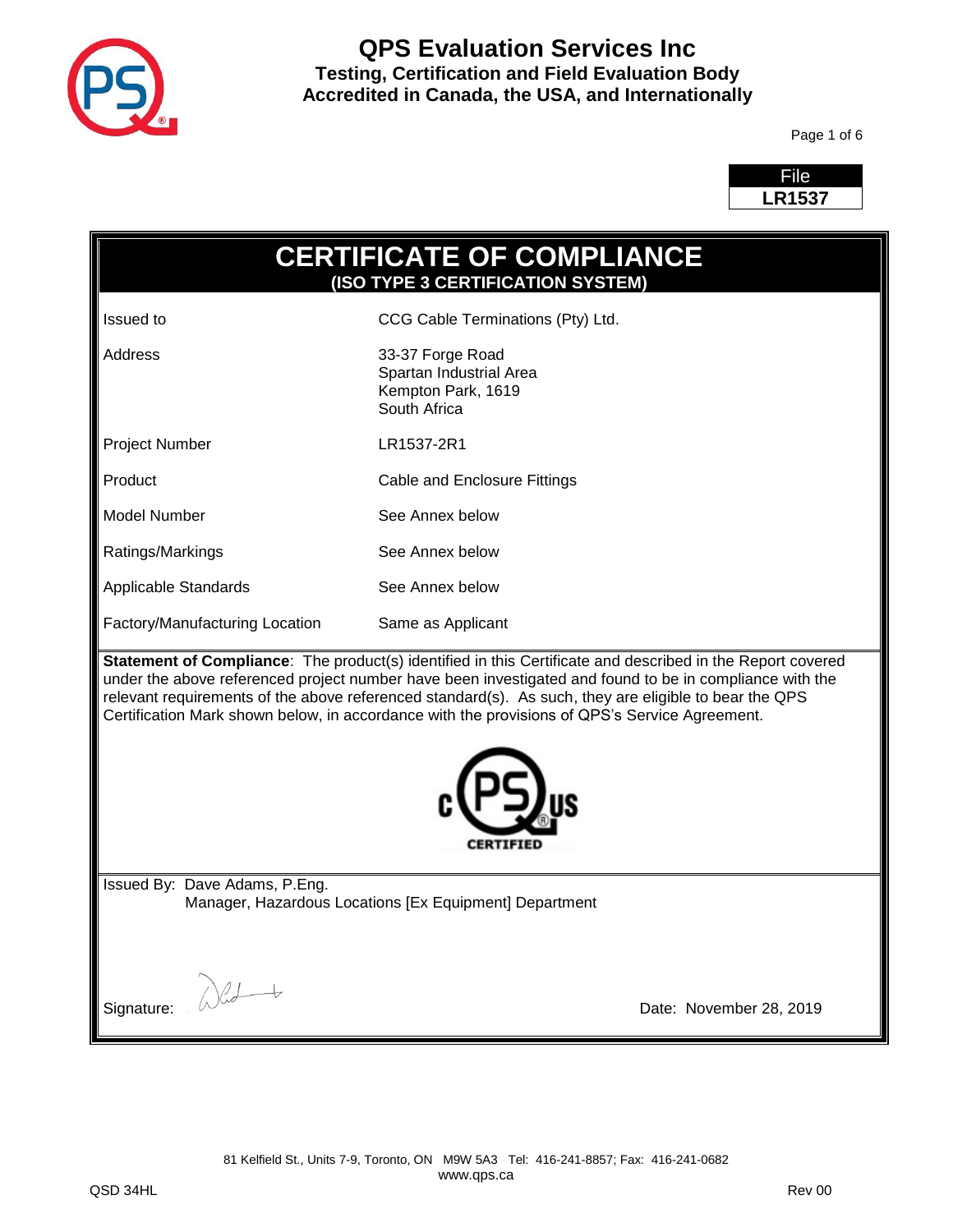

Page 2 of 6

| File.         |  |
|---------------|--|
| <b>LR1537</b> |  |

### **Annex:**

### **1. Cable Fittings**

1.1 Adaptors/Reducers/Unions/Couplers

|                                                                                                                                                                                                                                                                                                                                                                                | <b>Model Nomenclature</b> |  |
|--------------------------------------------------------------------------------------------------------------------------------------------------------------------------------------------------------------------------------------------------------------------------------------------------------------------------------------------------------------------------------|---------------------------|--|
| <b>Threaded Adaptors</b>                                                                                                                                                                                                                                                                                                                                                       | AGZZZGYYYE-MNA            |  |
| <b>Threaded Reducers</b>                                                                                                                                                                                                                                                                                                                                                       | RGZZZGYYYE-MNA            |  |
|                                                                                                                                                                                                                                                                                                                                                                                | UGZZZGYYYE-MNA            |  |
| <b>Threaded Couplers</b>                                                                                                                                                                                                                                                                                                                                                       | CGZZZGYYYE-MNA            |  |
| Insulated Adaptor*                                                                                                                                                                                                                                                                                                                                                             | AGZZZGYYYE-INSA-MNA       |  |
| Insulated Reducer*                                                                                                                                                                                                                                                                                                                                                             | RGZZZGYYYE-INSA-MNA       |  |
| <b>ADAPTOR</b><br><b>REDUCER</b><br><b>UNION</b><br><b>COUPLER</b><br><b>THREADFORM</b><br><b>METRIC</b><br>$M =$<br><b>NPT</b><br>$N =$<br><b>MALE THREAD SIZE</b>                                                                                                                                                                                                            |                           |  |
| Metric:016,020,025,032,040,050,063,075.080.090.100<br>NPT:012,034,001,114,112,002,212,003,312,004<br>* Metric: 016, 020, 025<br>* NPT:012.034.001<br><b>FEMALE THREAD SIZE</b><br>Metric:016,020,025,032,040,050,063,075,080,090,100<br>NPT:012,034,001,114,112,002,212,003,312,004<br>* Metric: 016, 020, 025<br>* NPT:012,034,001<br><b>Ex COMPONENT</b><br><b>INSULATED</b> |                           |  |
|                                                                                                                                                                                                                                                                                                                                                                                | <b>NORTH AMERICAN</b>     |  |

#### Markings:

Class I Division 1 Gr ABCD Class II Division 1 Gr EFG Class III Division 1 Class I Division 2 Gr ABCD Class II Division 2 Gr FG Class III Division 2 Class I Zone 1 AEx db IIC Gb Ex db IIC Gb Class I Zone 1 AEx eb IIC Gb Ex eb IIC Gb Zone 21 AEx tb IIIC Db Ex tb IIIC Db IP65/66/68 – Metric Threads (Gaskets), IP65 – NPT Threads (no gaskets).

Temperature Range: HDPE gasket –60°C to +95°C Nylon gasket – -60°C to +100°C PTFE gasket – -60°C to +160°C \*Insulated Adaptors/Reducers –-20°C to +95°C (All gasket materials) (DIV 1 & AEx / Ex db applications, -20°C only)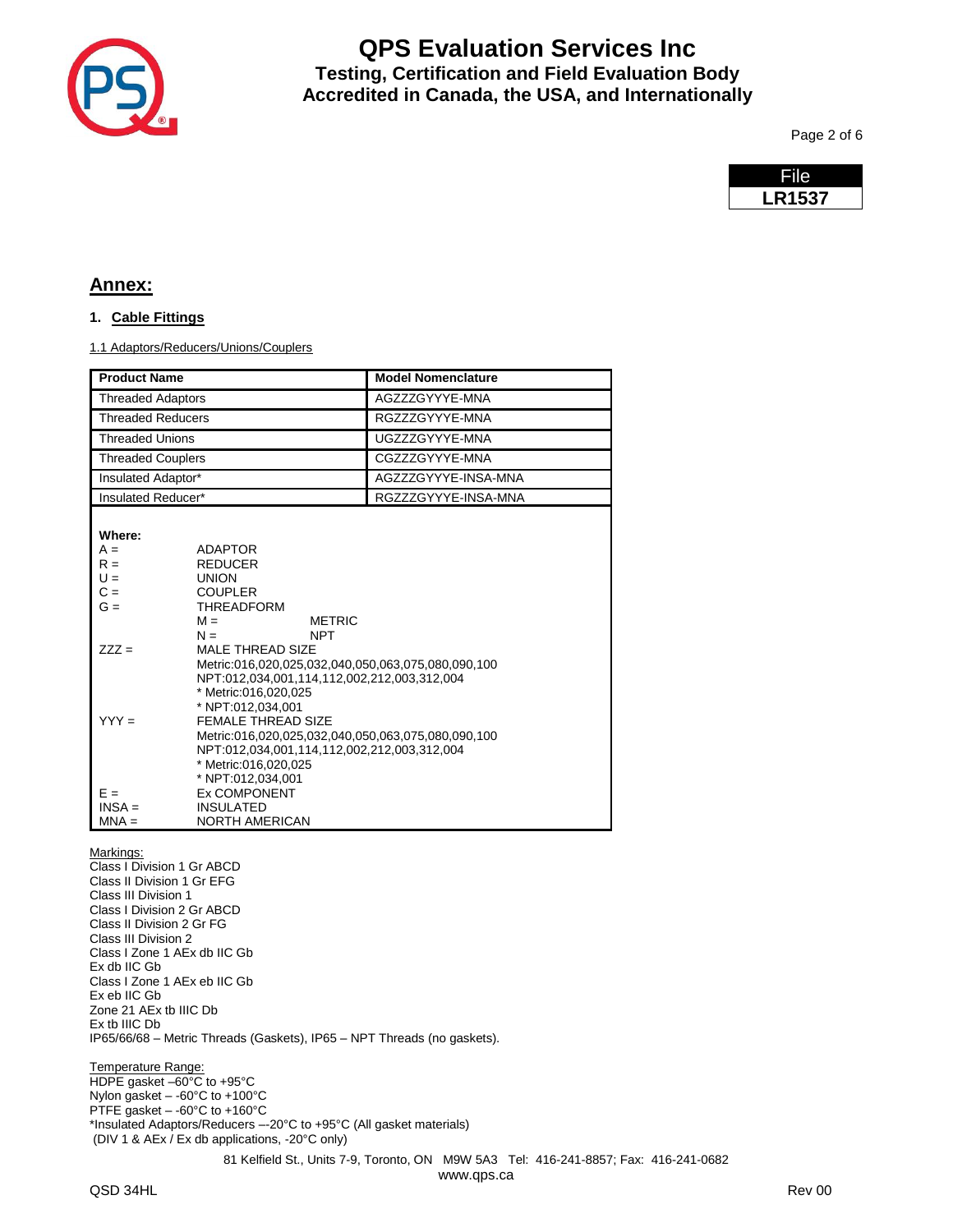

Page 3 of 6

| File.         |  |
|---------------|--|
| <b>LR1537</b> |  |

#### 1.2 Fixed & Swivel Adapters

| <b>Product Name</b>                |                                          | <b>Model Nomenclature</b> |                                         |
|------------------------------------|------------------------------------------|---------------------------|-----------------------------------------|
| <b>Fixed &amp; Swivel Adapters</b> |                                          | GZZZGYYYE-MNA             |                                         |
| Where:                             |                                          |                           |                                         |
| $# =$                              | <b>FELB</b>                              | <b>FIXED ELBOW</b>        |                                         |
|                                    | AELB                                     |                           | ADJUSTABLE ELBOW                        |
|                                    | FT                                       |                           | FIXED 'T' ADAPTOR                       |
|                                    | AT                                       |                           | ADJUSTABLE 'T' ADAPTOR                  |
|                                    | FY                                       |                           | FIXED 'Y' ADAPTOR                       |
|                                    | AY                                       |                           | ADJUSTABLE 'Y' ADAPTOR                  |
| G=                                 | THREAD TYPE ( $N = NPT$ , $M = METRIC$ ) |                           |                                         |
| $777 =$                            |                                          |                           | MALE THREAD SIZE Metric:016,020,025,032 |
|                                    | NPT:012.034.001                          |                           |                                         |
| $YYY =$                            | <b>FEMALE THREAD SIZE</b>                |                           |                                         |
|                                    | Metric:016,020,025,032                   |                           |                                         |
|                                    | NPT:012.034.001                          |                           |                                         |
|                                    | <b>Ex COMPONENT</b>                      |                           |                                         |
| MNA =                              | <b>NORTH AMERICAN</b>                    |                           |                                         |

Markings:

Class I Division 1 Gr ABCD Class II Division 1 Gr EFG Class III Division 1 Class I Division 2 Gr ABCD Class II Division 2 Gr FG Class III Division 2 Class I Zone 1 AEx db IIC Gb Ex db IIC Gb Class I Zone 1 AEx eb IIC Gb Ex eb IIC Gb Zone 21 AEx tb IIIC Db Ex tb IIIC Db IP65/66/68 – Metric Threads (Gaskets), IP65 – NPT Threads (no gaskets).

Temperature Range: HDPE gasket – Ta: -60°C to +95°C

Nylon gasket – Ta: -60°C to +100°C

PTFE gasket – Ta: -60°C to +160°C DIV 1 & AEx / Ex db applications, -20°C only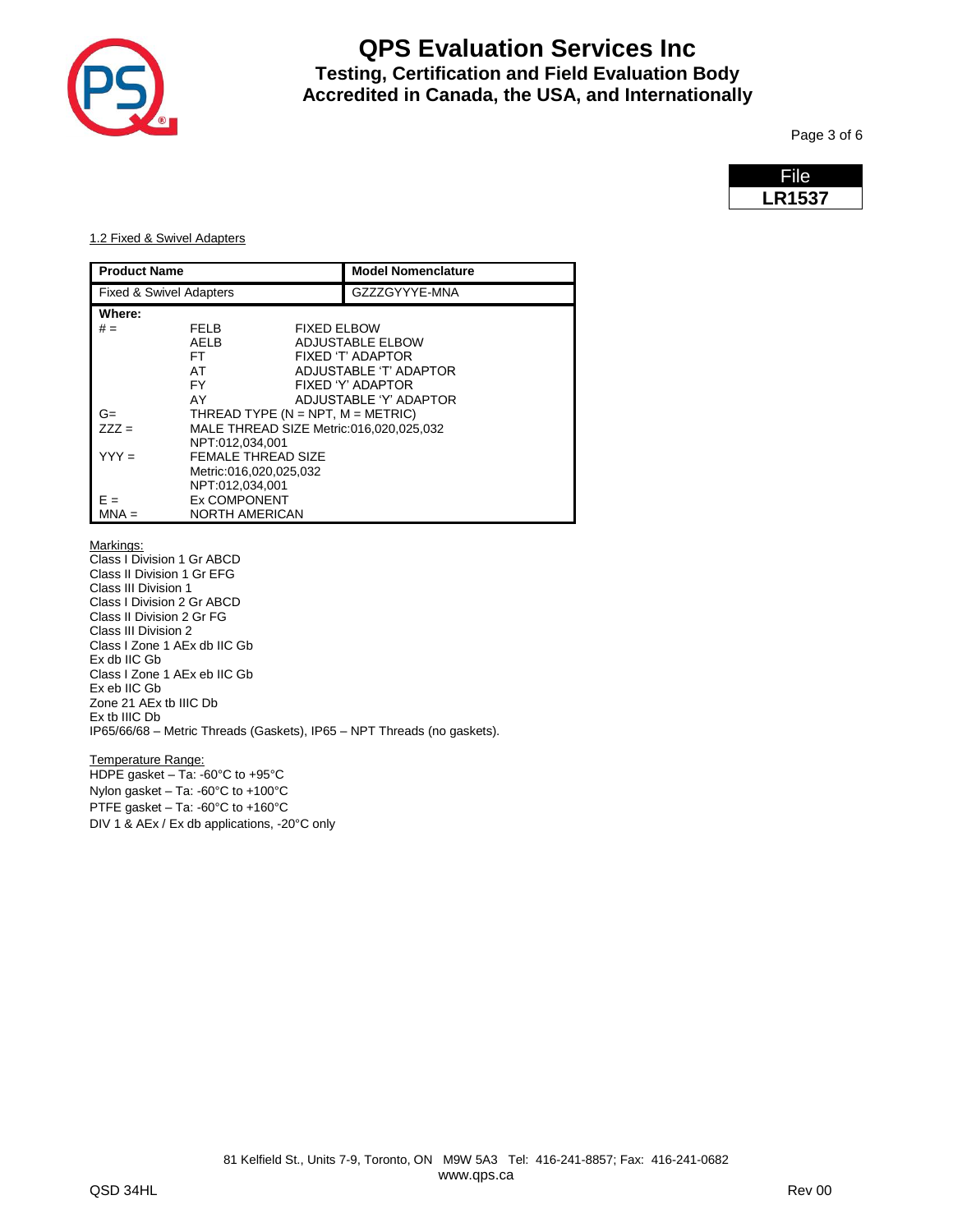

Page 4 of 6

| File          |
|---------------|
| <b>LR1537</b> |

#### **2. Enclosure fittings**

#### 2.1 Blanking Plugs

| <b>Product Name</b>            |                                                    |                              | <b>Model Nomenclature</b> |  |
|--------------------------------|----------------------------------------------------|------------------------------|---------------------------|--|
| <b>Threaded Blanking Plugs</b> |                                                    | PFGZZZER-MNA                 |                           |  |
| Where:                         |                                                    |                              |                           |  |
| $P =$                          | PLUG (Blanking element)                            |                              |                           |  |
| $F =$                          | TYPF                                               |                              |                           |  |
|                                | $S =$                                              | <b>STOPPER</b>               |                           |  |
|                                | $D =$                                              | DOME HEAD                    |                           |  |
|                                | $H =$                                              | <b>HEX HEAD</b>              |                           |  |
| $G =$                          | <b>THREADFORM</b>                                  |                              |                           |  |
|                                | $M =$                                              | <b>METRIC</b>                |                           |  |
|                                | $N =$                                              | NPT                          |                           |  |
| $777 =$                        | <b>THREAD SIZE</b>                                 |                              |                           |  |
|                                | Metric:016,020,025,032,040,050,063,075,080,090,100 |                              |                           |  |
|                                | NPT:012,034,001,114,112,002,212,003,312,004        |                              |                           |  |
| $F =$                          | <b>Ex COMPONENT</b>                                |                              |                           |  |
| $R =$                          |                                                    | REVERSED (STOPPER PLUG ONLY) |                           |  |
| $MNA =$                        | <b>NORTH AMERICAN</b>                              |                              |                           |  |

Markings:

Class I Division 1 Gr ABCD Class II Division 1 Gr EFG Class III Division 1 Class I Division 2 Gr ABCD Class II Division 2 Gr FG Class III Division 2 Class I Zone 1 AEx db IIC Gb Ex db IIC Gb Class I Zone 1 AEx eb IIC Gb Ex eb IIC Gb Zone 21 AEx tb IIIC Db Ex tb IIIC Db IP65/66/68 – Metric Threads (Gaskets), IP65 – NPT Threads (no gaskets).

Temperature Range:

HDPE gasket – Ta: -60°C to +95°C Nylon gasket – Ta: -60°C to +100°C PTFE gasket – Ta: -60°C to +160°C DIV 1 & AEx / Ex db applications, -20°C only

#### 2.2 Breather/Drains

| <b>Product Name</b>       |                                                                                           | <b>Model Nomenclature</b>   |             |
|---------------------------|-------------------------------------------------------------------------------------------|-----------------------------|-------------|
| Breather/Drain            |                                                                                           |                             | BDGZZZ*-MNA |
| Where:<br>$BD =$<br>$G =$ | <b>Breather Drain</b><br>THREAD TYPE                                                      |                             |             |
| $777 =$                   | $M =$<br>$N =$<br><b>THREAD SIZE</b>                                                      | <b>METRIC</b><br><b>NPT</b> |             |
|                           | $M20=$<br>$M25=$<br>$\frac{1}{2}$ NPT =<br>$\frac{3}{4}$ "NPT =<br>$(D = Ex d, E = Ex e)$ | 020<br>025<br>012<br>034    |             |
|                           | <b>NORTH AMERICAN</b>                                                                     |                             |             |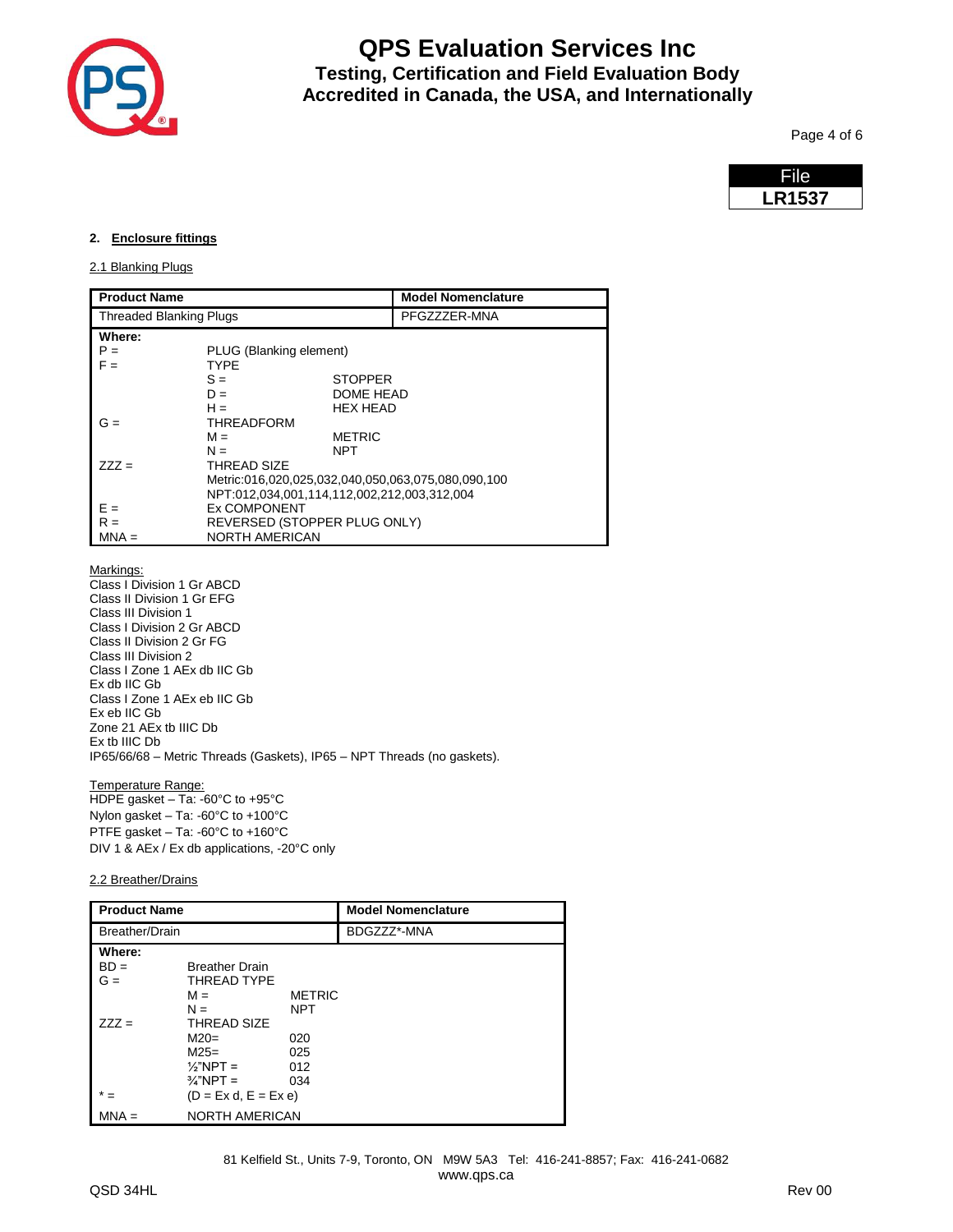

Page 5 of 6



Markings:

| <b>BDGZZZD-MNA</b>                                         | <b>BDGZZZE-MNA</b>                                         |
|------------------------------------------------------------|------------------------------------------------------------|
| Class I Division 1 Gr ABCD                                 | Class I Zone 1 AEx eb IIC Gb                               |
| Class II Division 1 Gr EFG                                 | Ex eb IIC Gb                                               |
| Class III Division 1                                       | Zone 21, AEx tb IIIC Db                                    |
| Class I Division 2 Gr ABCD                                 | Ex th IIIC Db                                              |
| Class II Division 2 Gr FG                                  | IP65/66 - Metric Threads (Gaskets), IP65 - NPT Threads (No |
| Class III Division 2                                       | qaskets)                                                   |
| Ex db IIC Gb                                               |                                                            |
| Zone 21 AEx tb IIIC Db                                     | Ambient Temperature Range                                  |
| Ex th IIIC Db                                              | BD***E (HDPE gasket) -60°C to +95°C                        |
| IP65/66 - Metric Threads (Gaskets), IP65 - NPT Threads (No | BD***E (Nylon gasket) $-60^{\circ}$ C to $+100^{\circ}$ C  |
| qaskets)                                                   | BD***E (PTFE gasket) $-60^{\circ}$ C to $+160^{\circ}$ C   |
| Ta= -20 $\degree$ C to +95 $\degree$ C                     |                                                            |

Temperature Range:

| <b>BDGZZZE-MNA</b>                                                                                                                                                            |
|-------------------------------------------------------------------------------------------------------------------------------------------------------------------------------|
| BD***E (HDPE gasket) $-60^{\circ}$ C to $+95^{\circ}$ C<br>$\overline{B}$ BD***E (Nylon gasket) -60°C to +100°C<br>$BD***E$ (PTFE gasket) $-60^{\circ}$ C to $+160^{\circ}$ C |
|                                                                                                                                                                               |

### **Applicable Standards:**

### **Cable Fittings:**

| <b>Standard Number</b> | <b>Edition</b>  | Title                                                                                   |
|------------------------|-----------------|-----------------------------------------------------------------------------------------|
| <b>UL 2225</b>         | $4th$ Ed        | Cables and Cable-Fittings for Use in Hazardous (Classified) Locations                   |
| <b>UL 514B</b>         | $6th$ Ed        | Conduit, Tubing, and Cable Fittings                                                     |
| CSA C22.2 No. 18.3-12  | $2^{nd}$ Ed     | Conduit, Tubing, and Cable Fittings                                                     |
| CSA C22.2 No. 174      | 2018            | Cables and glands for use in hazardous locations                                        |
| CSA C22.2 No. 60079-0  | 2019            | Explosive atmospheres - Part 0: Equipment - General requirements                        |
| CSA C22.2 No. 60079-1  | 2016            | Explosive atmospheres - Part 1: Equipment protection by flameproof<br>enclosures "d"    |
| CSA C22.2 No. 60079-7  | 2016            | Explosive atmospheres - Part 7: Equipment protection by increased<br>safety "e"         |
| CSA C22.2 No. 60079-31 | 2015            | Explosive atmospheres - Part 31: Equipment dust ignition protection by<br>enclosure "t" |
| UL 60079-0             | Ed <sub>7</sub> | Explosive atmospheres - Part 0: Equipment - General requirements                        |
| UL 60079-1             | Ed <sub>7</sub> | Explosive atmospheres – Part 1: Equipment protection by flameproof<br>enclosures "d"    |
| UL 60079-7             | Ed <sub>5</sub> | Explosive atmospheres – Part 7: Equipment protection by increased<br>safety "e"         |
| UL 60079-31            | Ed2             | Explosive atmospheres – Part 31: Equipment dust ignition protection by<br>enclosure "t" |

Enclosure Fittings:

Model BDGZZZD-MNA\*\* Breathers and PFGZZZER Blanking Plugs

| <b>Standard Number</b> | <b>Edition</b> | Title                                                                                   |
|------------------------|----------------|-----------------------------------------------------------------------------------------|
| CSA C22.2 No. 60079-0  | 2019           | Explosive atmospheres – Part 0: Equipment – General requirements                        |
| CSA C22.2 No. 60079-1  | 2016           | Explosive atmospheres - Part 1: Equipment protection by flameproof<br>enclosures "d"    |
| CSA C22.2 No. 60079-31 | 2015           | Explosive atmospheres - Part 31: Equipment dust ignition protection by<br>enclosure "t" |
| CSA C22.2 No. 30       | 1986           | Explosion-Proof Enclosures for Use in Class   Hazardous Locations                       |
| CSA C22.2 No. 25       | 2017           | Enclosures for use in Class II, Division 1, Groups E, F, and G hazardous<br>locations   |
| UL 60079-0             | Ed 7           | Explosive atmospheres - Part 0: Equipment - General requirements                        |

81 Kelfield St., Units 7-9, Toronto, ON M9W 5A3 Tel: 416-241-8857; Fax: 416-241-0682 www.qps.ca